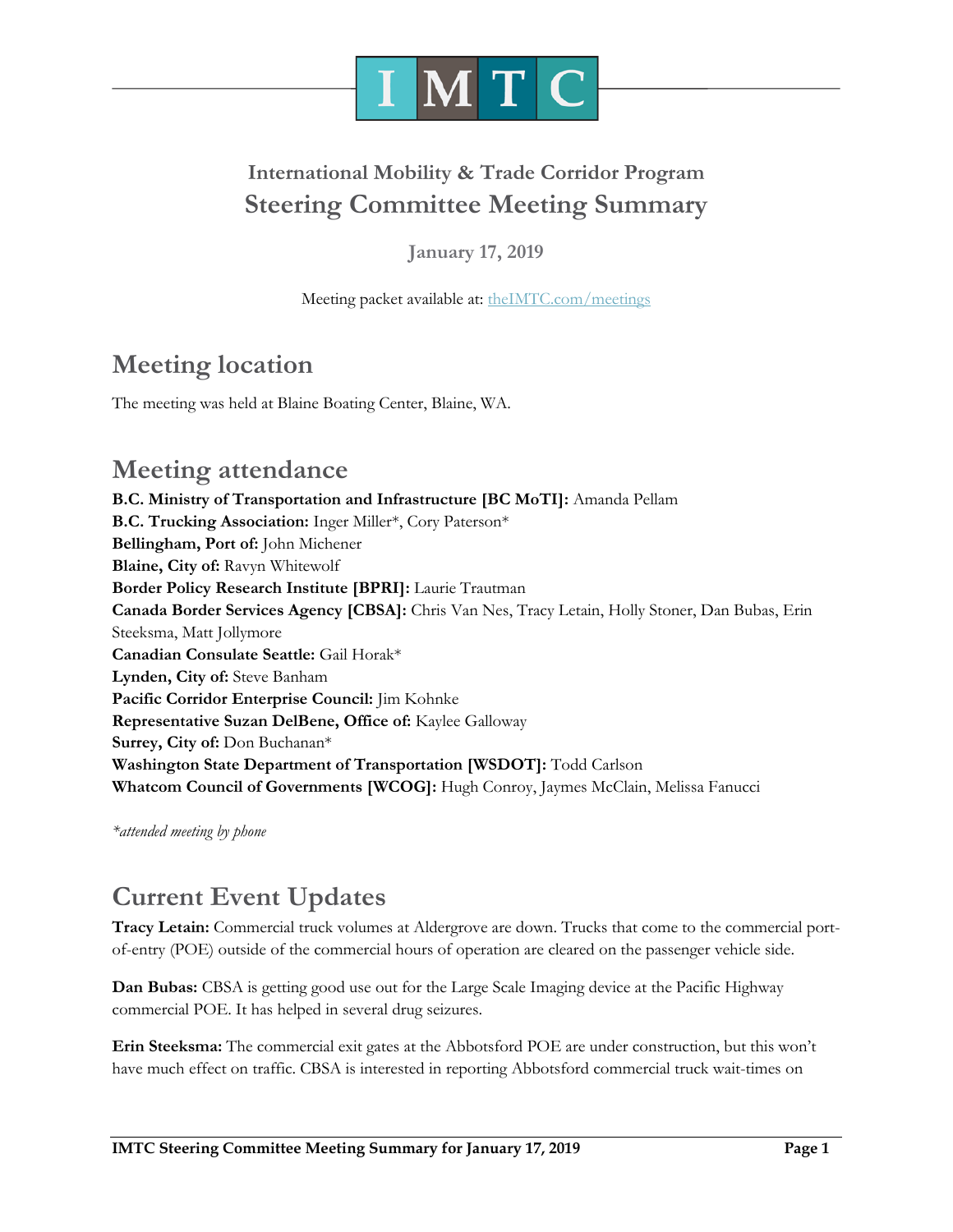### www.theIMTC.com

WSDOT's northbound vehicle messaging signs (VMS). They are interested in reporting Sumas southbound commercials waits as well through BC MoTI.

**Holly Stoner:** All 10 inspection booths at the Douglas POE will be retrofitted with sliding doors. Some booths will be upgraded with radio-frequency identification (RFID) antennas during this time. While this occurs, CBSA is committed to having at least 3 regular lanes and 2 NEXUS lanes open at all times. They hope to have this projected wrapped up before spring break.

**Chris Van Nes:** Some of the speed humps north-and southbound at Cascade Gateway POEs are losing their high-visibility paint, causing damage to some vehicles who drive over them at speed when they cannot see them.

**Kaylee Galloway:** Congresswomen DelBene is urging the president to temporarily open the U.S. federal government. When federal functions are back to normal, Ms. Galloway would like to highlight work done through the IMTC at the border, especially with infrastructure, so that the Congresswoman can relay information back to Washington.

**Hugh Conroy:** The WCOG Policy Board met yesterday and discussed the need to amend the long-range project list from the WCOG regional transportation plan. There is interest at the staff level at WCOG regarding adding projects from the IMTC project list to the WCOG long-range project list to give more regional awareness and profile to those projects.

The federal government shutdown has been a concern at WSDOT too – the agency recently sent out an email reassuring federal funding will continue for projects.

**Ravyn Whitewolf:** The City of Blaine is advocating for a grade separation of Bell Rd over the BNSF railroad tracks at the intersection with Peace Portal Dr, where trains being processed through the U.S. Customs and Border Protection (US CBP) Vehicle and Cargo Inspection System (VACIS) often cut-off access to cars.

**John Michener:** The Port of Bellingham is working with Ports America on putting a new warehouse on the Bellingham waterfront. The port is also seeing more Canadian companies expanding operations into Whatcom County.

**Laurie Trautman:** The BPRI at Western Washington University (WWU) has hired 15 WWU students to be research assistants for the Passenger Vehicle Intercept Survey.

**Todd Carlson:** WSDOT has signed a memorandum of understanding **(**MOU) with CBSA to install equipment to measure the performance of the Fast First strategy at the northbound Pacific Highway commercial POE.

**Amanda Pellam:** Drainage improvements are underway on the BC Hwy 13 project. The BC Hwy 11 project is going to construction soon.

**Matt Jollymore:** RFID is being installed at inspection booths at Boundary Bay. The NEXUS equipment at Douglas and Pacific Highway is being replaced. For the pedestrian walkway at Pacific Highway, the signage is being prepared and a second row of orange jersey barriers is going to be used to demarcate the path between the U.S. and Canadian facilities.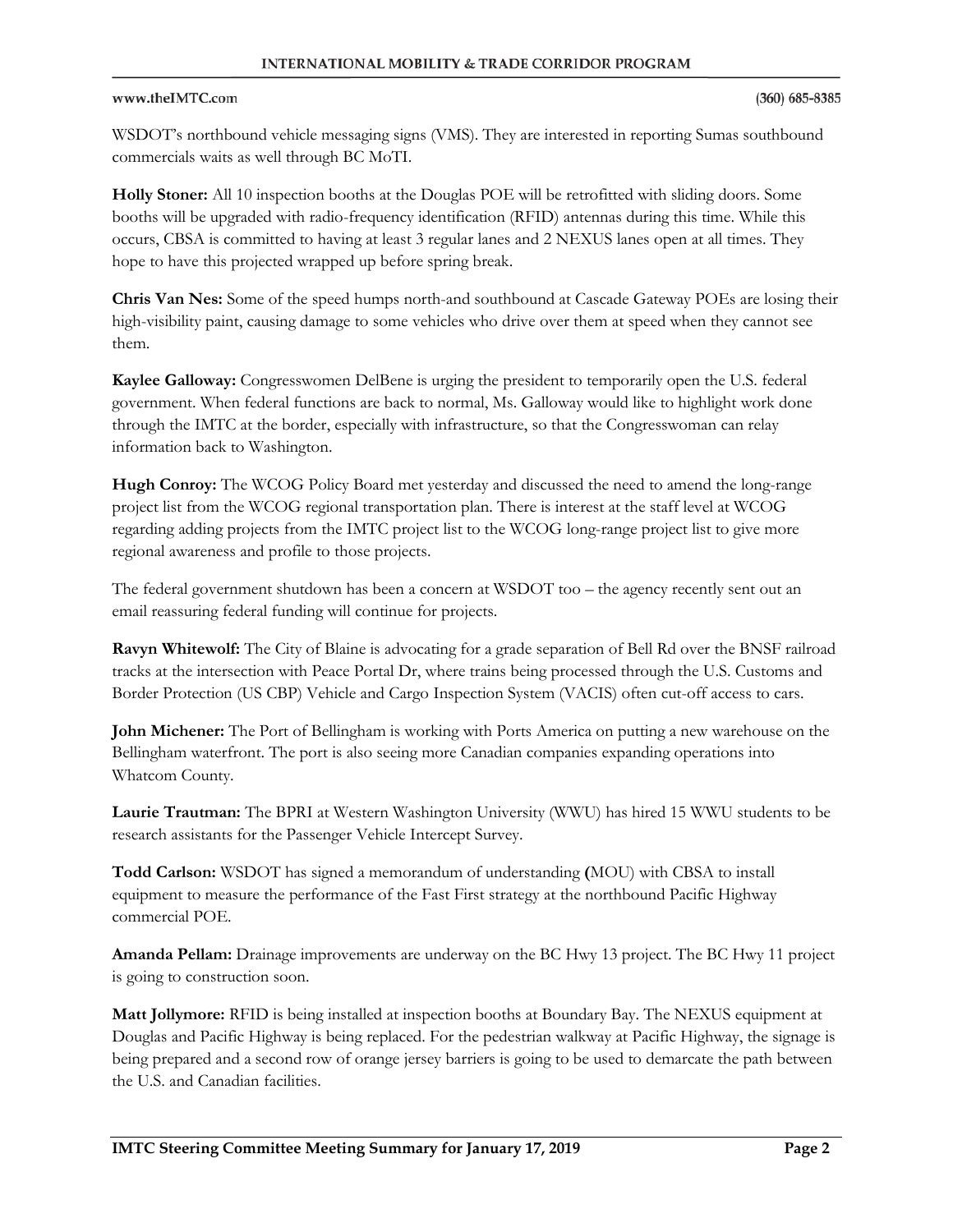### www.theIMTC.com

**Melissa Fanucci:** She will be working on the 2018 IMTC Performance Review, which will summarize the work done by the IMTC group in 2018 and what goals were accomplished. She is also putting parts of the IMTC Border Master Plan on the IMTC website.

Traffic data from 2018 shows that Douglas and Peace Arch border traffic is now 50 percent NEXUS.

**Cory Paterson:** The BC Trucking Association has a list of towing companies that have contracts with the Royal Canadian Mounted Police (RCMP) that could potentially help with the truck-stalling problem at the border.

Mr. Paterson has also been hearing that BC companies are expanding to Whatcom County. One of the reasons could be an employer health tax being implemented by the BC government – employees permanently stationed outside the jurisdiction are exempt. Another reason could be BC heavy haul trucking's increasing reliance on storage available in Washington that isn't readily available in BC. The BC permitting system has also been an issue, however a pilot project focused on expediting permits was recently launched.

Mr. Paterson is also interested in a separate discussion with CBP and CBSA regarding cross-border trucking and especially heavy haul.

**Todd Carlson:** WSDOT is planning to build a weigh-in-motion station (WIM) on SR 9 that will monitor commercial truck traffic using this route. SR 9 in Whatcom County currently does not have a weight station. The WIM is planned to be built near Van Zandt, and overweight trucks caught by the WIM would be sent to an inspection area to be located near Acme.

**US CBP Updates: NEXUS hours at Peace Arch, Sumas Port Director, Reimbursable service agreement at Skagit (County) Regional Airport**

**Hugh Conroy:** Due to the U.S. federal government shutdown, US CBP could not attend the meeting. Some updates for the agency include: the NEXUS hours of operation at Peace Arch POE are increasing to midnight; the Sumas POE has a new Port Director after Director J.R. Ortega moved to the southern border; the CBP Reimbursable Services Program is enabling operations at the Skagit Airport, allowing the arrival of international flights.

## **Review of November 27-28 TBWG Meeting**

**Hugh Conroy:** The Transportation Border Working Group (TBWG) meeting from November 27-28 was held in Halifax, NS. Laurie Trautman and Gale Horak also attended.

At the meeting, CBP discussed facial recognition technology that is starting to be used at airports. This kind of technology could be complicated to implement at the land border.

RFID traveler document technology is still a part of the TBWG action plan, which was added several years ago at the suggestion of WCOG and BPRI.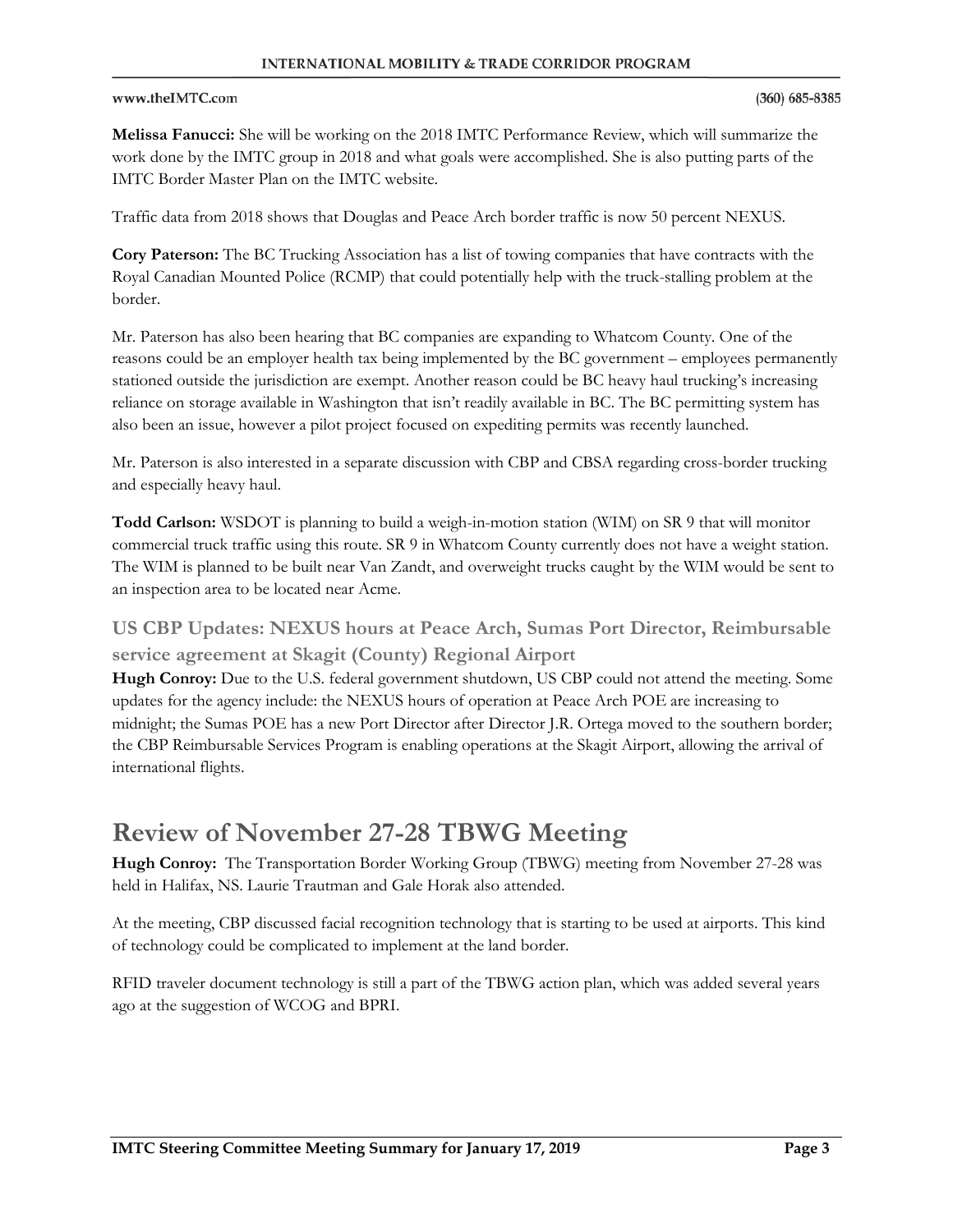# **Updated Resource Manual (available at meeting) and corresponding online data dashboard**

**Melissa Fanucci:** The 2019 IMTC Resource Manual booklet is now available. There is one error in the bus data that will be addressed online.

**Todd Carlson:** In the data, there's a spike in passenger vehicle volumes in May 2018 at Pacific Highway.

**Matt Jollymore**: In May the primary inspection canopy was being reconstructed at Douglas, causing traffic to be diverted to Pacific Highway.

**Melissa Fanucci:** The data in the Resource Manual is available online at the IMTC's website. The data is organized in Tableau data dashboards that can be filtered for custom analysis.

There will be an updated one-pager describing components of the IMTC, including key members, funding, and projects that have been accomplished through the group.

**Hugh Conroy:** If any steering committee or core group member contact information needs to be updated, please contact Melissa or Hugh.

# **Pacific Highway & Douglas-Peace Arch Traffic Study – overview of initial results & discussion of additional**

### **scenarios to test**

**Jaymes McClain:** In 2014, WCOG began work on the IMTC Dynamic Border Management project. As part of this project, WCOG acquired discrete-event simulation software to use for modeling a variety of operational and policy scenarios in the border environment. Border simulation modeling has been previously applied to the RFID Business Case and to NEXUS booth scheduling at CBP's Peace Arch POE.

In 2018, the border simulation model was structurally revamped and refreshed with 2018 border traffic data. The current model can simulate multiple POEs as part of a system. This allows for scenarios to be tested where changes in the operations of one POE can affect neighboring POEs, with accepted border metrics (such as vehicle border wait time and traffic throughput) capturing the extent of the effects.

The border simulation model was applied to two separate operational scenarios at the Pacific Highway and Douglas-Peace Arch system of POEs:

- The proposed addition of inspection capacity at CBP Pacific Highway
- The interim decrease in inspection capacity at CBSA Pacific Highway during a likely future redevelopement construction project.

The traffic study analyzes the effects of each scenario on current traffic conditions and on forecast traffic conditions for 3-hour weekend peak periods in August. The model outputs used in the analysis include traffic throughput, average actual border wait time (and standard deviation), and cumulative actual border wait time (the sum of every vehicle's wait time).